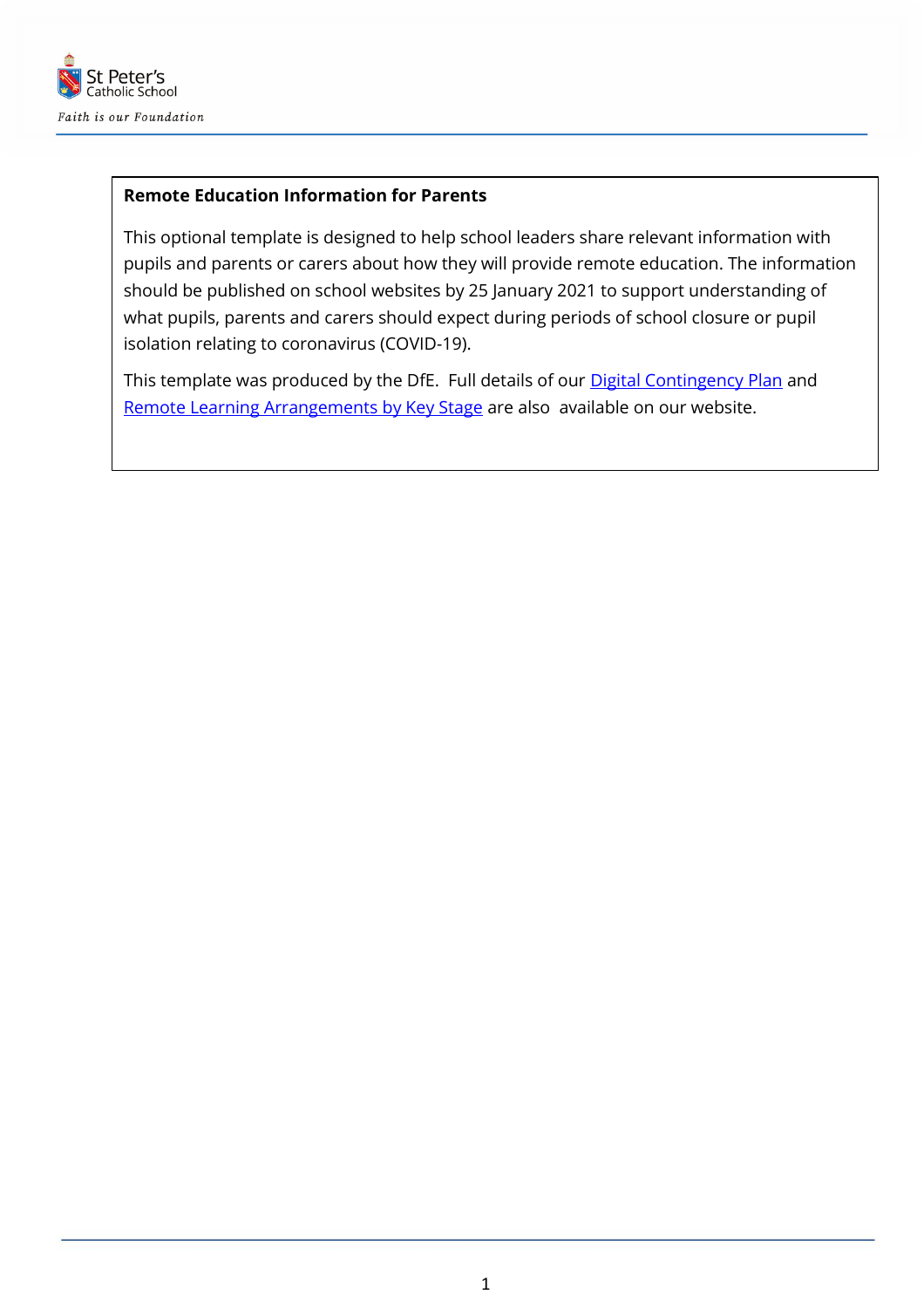

## **Remote education provision: information for parents**

This information is intended to provide clarity and transparency to pupils and parents or carers about what to expect from remote education if local restrictions require entire cohorts (or bubbles) to remain at home.

For details of what to expect where individual pupils are self-isolating, please see the final section of this page.

#### **The remote curriculum: what is taught to pupils at home**

A pupil's first day or two of being educated remotely might look different from our standard approach, while we take all necessary actions to prepare for a longer period of remote teaching.

## **What should my child expect from immediate remote education in the first day or two of pupils being sent home?**

Please bear with us in the first few days of any isolation period or closure. The approach we take depends on the cohort affected and the staff we have available.

As a minimum, teaching staff will set work on the portal for pupils to complete at home. This will be as close to the curriculum content they would have been covering at school as we can possibly make it.

We always work towards full, live remote lessons via Microsoft Teams delivered by the pupils' normal class teacher, following the normal timetable.

This will not always be possible if staff are ill. In this case a blend of the following will be available:

- pre-recorded lessons
- Teams lessons to larger cohorts delivered by a teacher that may not be your child's normal teacher
- Work set on the portal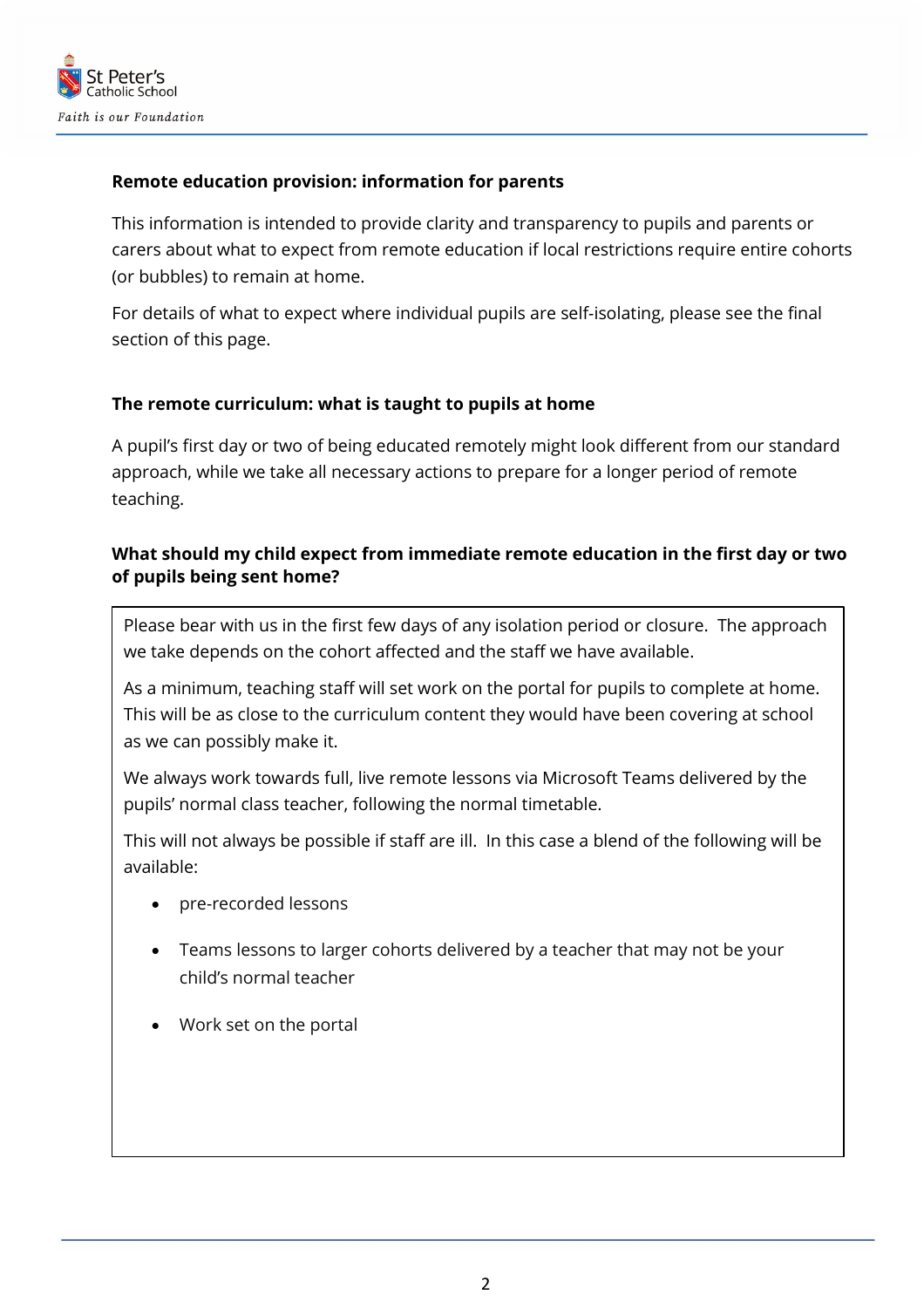

# **Following the first few days of remote education, will my child be taught broadly the same curriculum as they would if they were in school?**

Yes, that is always our ultimate aim, following the normal timetable and timetable timings, if we can staff it.

#### **Remote teaching and study time each day**

#### **How long can I expect work set by the school to take my child each day?**

We expect that remote education (including remote teaching and independent work) will take pupils broadly the following number of hours each day:

| Secondary school-aged pupils not                                                | A minimum of 5 hours up hours,                                                                             |
|---------------------------------------------------------------------------------|------------------------------------------------------------------------------------------------------------|
| working towards formal qualifications                                           | depending on the timetabled subjects                                                                       |
| this year                                                                       | taught on that day                                                                                         |
| Secondary school-aged pupils working<br>towards formal qualifications this year | A minimum of 5 hours (6 hours in the<br>sixth form) depending on timetabled<br>subjects taught on that day |

#### **Accessing remote education**

#### **How will my child access any online remote education you are providing?**

The first place to look is the portal, which is accessed via the Insight App. Your child will find details of Microsoft Teams lessons, portal work, homework and other information, such as emails and resources here.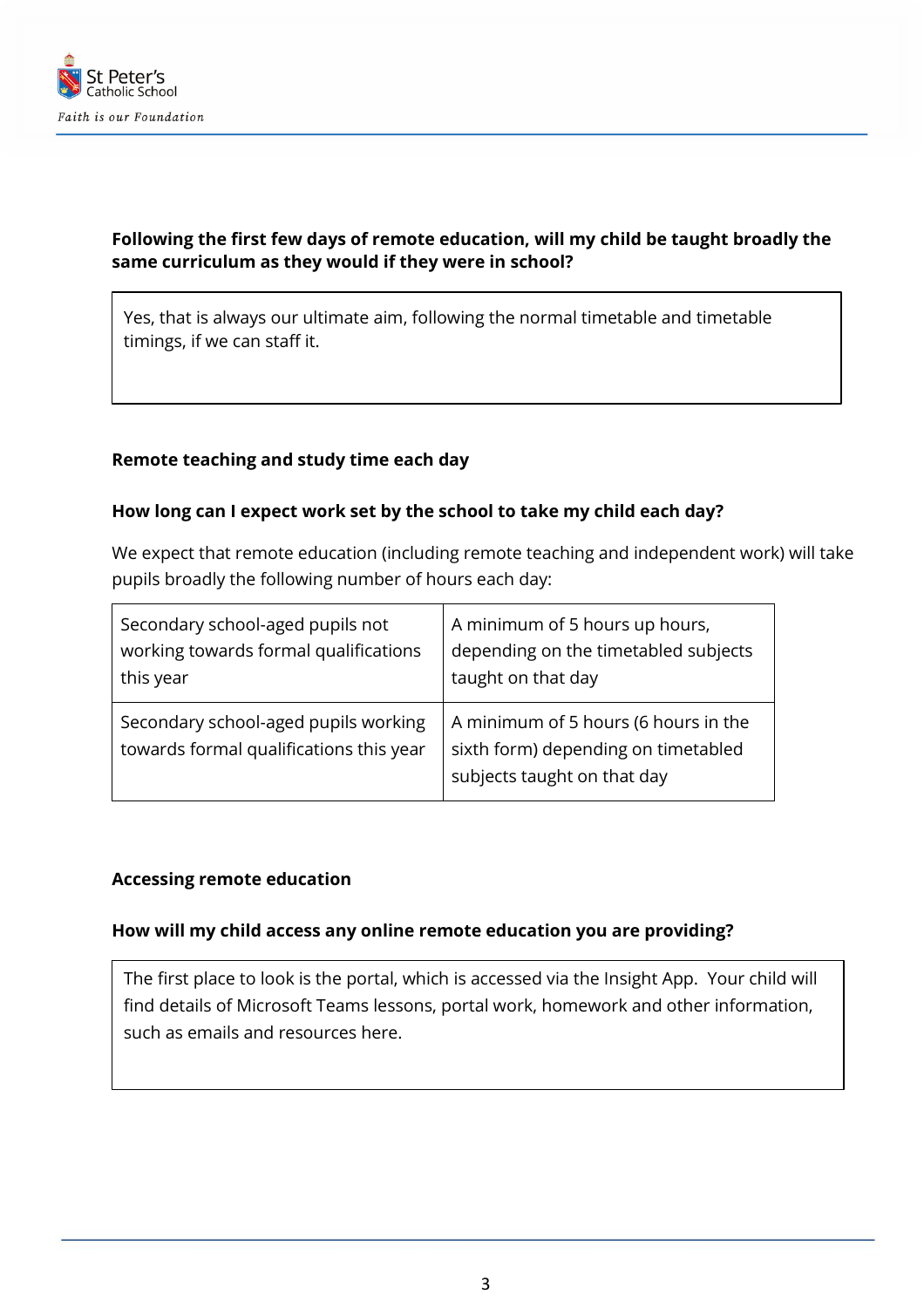

# **If my child does not have digital or online access at home, how will you support them to access remote education?**

We recognise that some pupils may not have suitable online access at home. We take the following approaches to support those pupils to access remote education:

Teachers will provide printed resources, such as textbooks and workbooks, for pupils who don't have suitable online access, using the which will be sent in the post. Please let your child's form tutor know if this applies to you.

Further details are available in our [Digital Contingency Plan](https://www.st-peters.solihull.sch.uk/curriculum-2/) and [Remote Learning](https://www.st-peters.solihull.sch.uk/curriculum-2/)  **[Arrangements by Key Stage.](https://www.st-peters.solihull.sch.uk/curriculum-2/)** 

## **How will my child be taught remotely?**

We use a combination of the following approaches to teach pupils remotely:

- live teaching (Microsoft Teams lessons)
- recorded teaching (e.g. Oak National Academy lessons, video/audio recordings made by teachers)
- printed paper packs produced by teachers (e.g. workbooks, worksheets)
- textbooks and reading books pupils have at home
- commercially available websites supporting the teaching of specific subjects or areas, including video clips or sequences
- long-term project work and/or internet research activities (as per the [schools full](https://www.gov.uk/government/publications/actions-for-schools-during-the-coronavirus-outbreak/guidance-for-full-opening-schools#res)  [opening guidance,](https://www.gov.uk/government/publications/actions-for-schools-during-the-coronavirus-outbreak/guidance-for-full-opening-schools#res) schools full opening guidance, schools are expected to avoid an over-reliance on these approaches)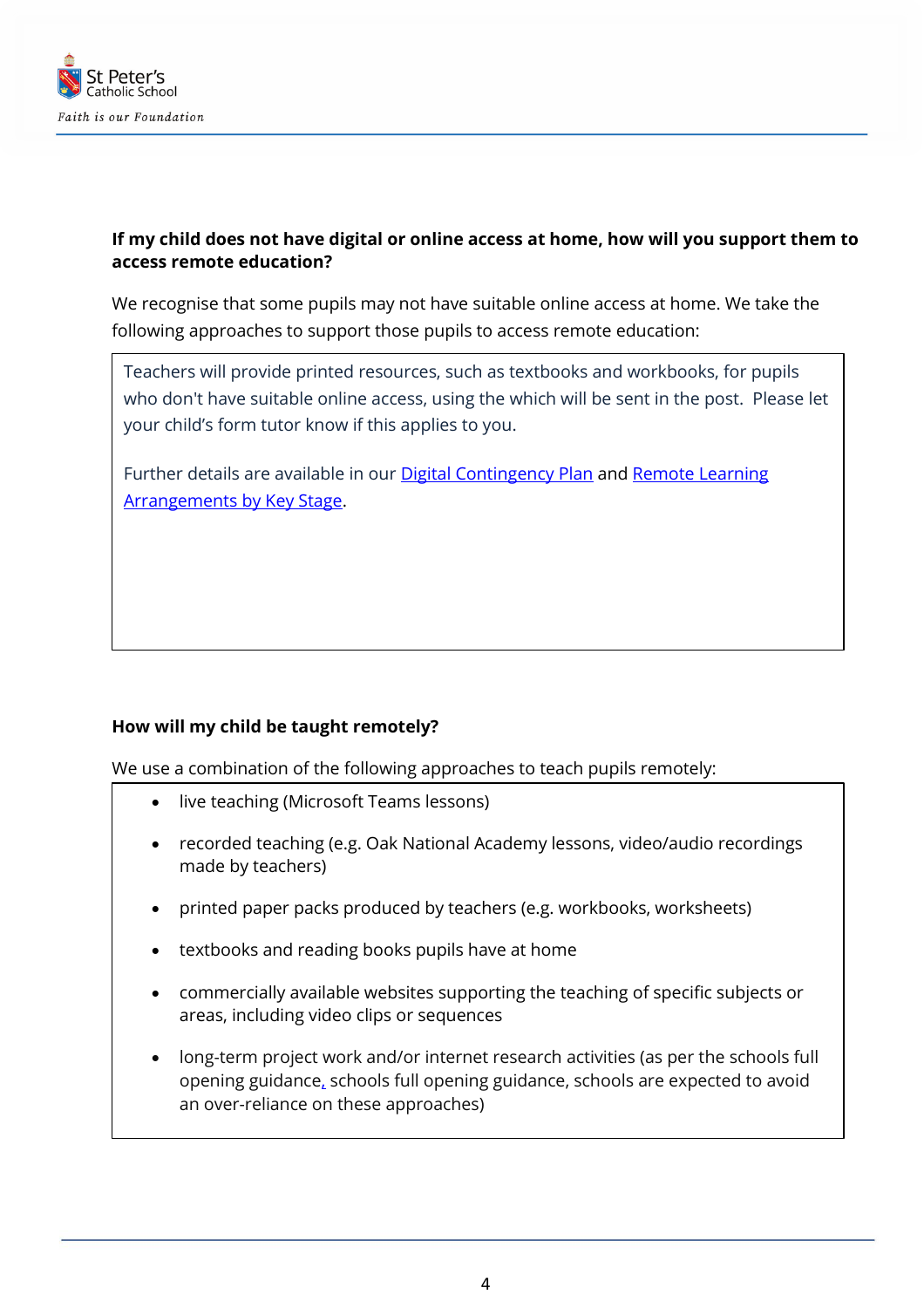

## **Engagement and feedback**

## **What are your expectations for my child's engagement and the support that we as parents and carers should provide at home?**

We thank all parents for their support with their child's remote learning, and we accept that it is not an adequate replacement for the face to face teaching they get at school.

We understand you may have your own work, so anything you can do to encourage and praise your child is much appreciated. If they are struggling, tell them not to worry and tell them we will do all that we can to help them catch up when they return to school.

# **How will you check whether my child is engaging with their work and how will I be informed if there are concerns?**

Teaching staff will monitor attendance and engagement, following the normal school polices. Pupils will be rewarded and sanctioned in the normal way. Parents will be able to monitor distribution of blue cards on the Insight app.

When absence is longer term, regular contact will be made by form tutors and other pastoral staff.

## **How will you assess my child's work and progress?**

Feedback can take many forms and may not always mean extensive written comments for individual children. For example, whole-class feedback or quizzes marked automatically via digital platforms are also valid and effective methods, amongst many others. Our approach to feeding back on pupil work is as follows:

- Our intention is to follow our normal assessment and feedback policy.
- Pupils will submit work for feedback via email, Microsoft Forms or through photographic evidence for feedback.